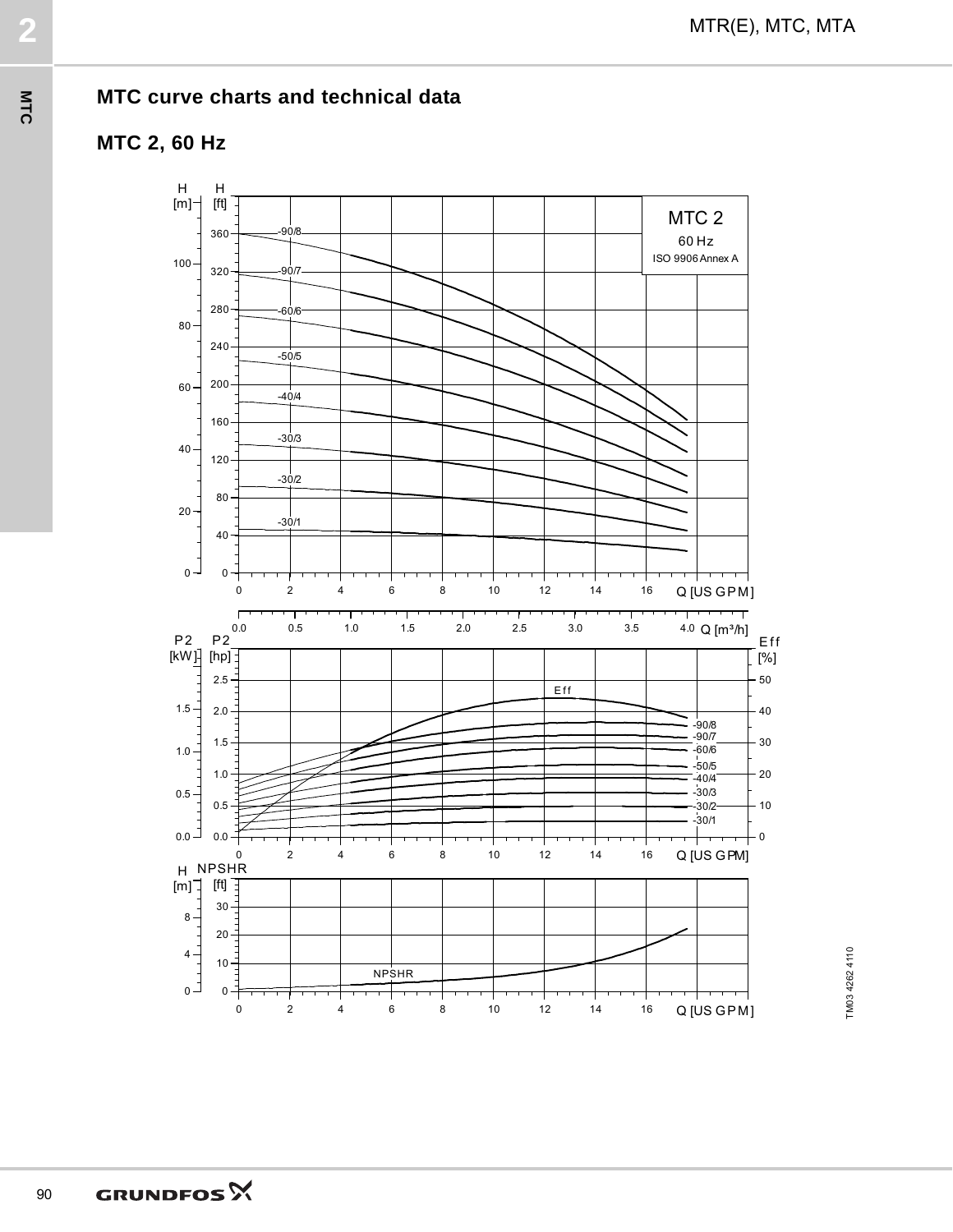

MTR(E), MTC, MTA **2**

**MTC technical data - 3x208-230 DV/460 YV, 60 Hz - USA**

| <b>Pump type</b> | Motor power<br>P <sub>1</sub><br>[W] | <b>Electrical data</b> |             |                                                     |                                                 | Dimensions [in. (mm)] |             |            |            |                         |
|------------------|--------------------------------------|------------------------|-------------|-----------------------------------------------------|-------------------------------------------------|-----------------------|-------------|------------|------------|-------------------------|
|                  |                                      | <b>SF</b>              | Eff.<br>[%] | <b>Full load current</b><br>at 230 V / 460 V<br>[A] | <b>Start current</b><br>at 230 V / 460 V<br>[A] | A                     | в           | C          | D1         | Ship.<br>weight<br>[lb] |
| MTC 2-30/1       | 340                                  | 1.0                    | 72          | 1.8 / 1.0                                           | 18/9                                            | 13.67 (347)           | 5.71(145)   | 7.96 (202) | 5.32(135)  | 23                      |
| MTC 2-30/2       | 540                                  | 1.0                    | 72          | 2.1 / 1.2                                           | 18/9                                            | 13.67 (347)           | 5.71(145)   | 7.96 (202) | 5.32(135)  | 24                      |
| MTC 2-30/3       | 740                                  | 1.0                    | 74          | 2.5/1.4                                             | 18/9                                            | 13.67 (347)           | 5.71 (145)  | 7.96 (202) | 5.32(135)  | 24                      |
| MTC 2-40/1       | 340                                  | 1.0                    | 72          | 1.8 / 1.0                                           | 18/9                                            | 14.38 (365)           | 6.42(163)   | 7.96 (202) | 5.32(135)  | 24                      |
| MTC 2-40/2       | 540                                  | 1.0                    | 72          | 2.1 / 1.2                                           | 18/9                                            | 14.38 (365)           | 6.42(163)   | 7.96 (202) | 5.32(135)  | 24                      |
| MTC 2-40/3       | 740                                  | 1.0                    | 74          | 2.5/1.4                                             | 18/9                                            | 14.38 (365)           | 6.42(163)   | 7.96 (202) | 5.32(135)  | 24                      |
| MTC 2-40/4       | 980                                  | 1.0                    | 74          | 4.0 / 2.3                                           | 31/15.5                                         | 15.95 (405)           | 6.42(163)   | 9.53(242)  | 5.60 (142) | 27                      |
| MTC 2-50/1       | 340                                  | 1.0                    | 72          | 1.8 / 1.0                                           | 18/9                                            | 15.08 (383)           | 7.13(181)   | 7.96 (202) | 5.32 (135) | 24                      |
| MTC 2-50/2       | 540                                  | 1.0                    | 72          | 2.1 / 1.2                                           | 18/9                                            | 15.08 (383)           | 7.13(181)   | 7.96 (202) | 5.32(135)  | 25                      |
| MTC 2-50/3       | 740                                  | 1.0                    | 74          | 2.5/1.4                                             | 18/9                                            | 15.08 (383)           | 7.13(181)   | 7.96 (202) | 5.32(135)  | 25                      |
| MTC 2-50/4       | 980                                  | 1.0                    | 74          | 4.0 / 2.3                                           | 31/15.5                                         | 16.66 (423)           | 7.13(181)   | 9.53(242)  | 5.60(142)  | 27                      |
| MTC 2-50/5       | 1155                                 | 1.0                    | 74          | 4.3 / 2.5                                           | 31/15.5                                         | 16.66 (423)           | 7.13(181)   | 9.53(242)  | 5.60 (142) | 27                      |
| MTC 2-60/1       | 340                                  | 1.0                    | 72          | 1.8 / 1.0                                           | 18/9                                            | 15.79 (401)           | 7.84 (199)  | 7.96 (202) | 5.32(135)  | 25                      |
| MTC 2-60/2       | 540                                  | 1.0                    | 72          | 2.1 / 1.2                                           | 18/9                                            | 15.79 (401)           | 7.84 (199)  | 7.96 (202) | 5.32(135)  | 25                      |
| MTC 2-60/3       | 740                                  | 1.0                    | 74          | 2.5/1.4                                             | 18/9                                            | 15.79 (401)           | 7.84 (199)  | 7.96 (202) | 5.32(135)  | 25                      |
| MTC 2-60/4       | 980                                  | 1.0                    | 74          | 4.0 / 2.3                                           | 31/15.5                                         | 17.37 (441)           | 7.84 (199)  | 9.53(242)  | 5.60(142)  | 31                      |
| MTC 2-60/5       | 1155                                 | 1.0                    | 74          | 4.3 / 2.5                                           | 31/15.5                                         | 17.37 (441)           | 7.84 (199)  | 9.53(242)  | 5.60 (142) | 31                      |
| MTC 2-60/6       | 1365                                 | 1.0                    | 74          | 4.7/2.7                                             | 31/15.5                                         | 17.37 (441)           | 7.84 (199)  | 9.53(242)  | 5.60(142)  | 32                      |
| MTC 2-90/1       | 340                                  | 1.0                    | 72          | 1.8 / 1.0                                           | 18/9                                            | 17.92 (455)           | 9.97(253)   | 7.96 (202) | 5.32(135)  | 26                      |
| MTC 2-90/2       | 540                                  | 1.0                    | 72          | 2.1 / 1.2                                           | 18/9                                            | 17.92 (455)           | 9.97(253)   | 7.96 (202) | 5.32(135)  | 26                      |
| MTC 2-90/3       | 740                                  | 1.0                    | 74          | 2.5/1.4                                             | 18/9                                            | 17.92 (455)           | 9.97(253)   | 7.96 (202) | 5.32(135)  | 27                      |
| MTC 2-90/4       | 980                                  | 1.0                    | 74          | 4.0 / 2.3                                           | 31/15.5                                         | 19.49 (495)           | 9.97(253)   | 9.53(242)  | 5.60(142)  | 32                      |
| MTC 2-90/5       | 1155                                 | 1.0                    | 74          | 4.3 / 2.5                                           | 31/15.5                                         | 19.49 (495)           | 9.97(253)   | 9.53(242)  | 5.60 (142) | 32                      |
| MTC 2-90/6       | 1365                                 | 1.0                    | 74          | 4.7/2.7                                             | 31/15.5                                         | 19.49 (495)           | 9.97(253)   | 9.53(242)  | 5.60 (142) | 33                      |
| MTC 2-90/7       | 1572                                 | 1.0                    | 74          | 5.0 / 2.9                                           | 31/15.5                                         | 19.49 (495)           | 9.97(253)   | 9.53(242)  | 5.60 (142) | 33                      |
| MTC 2-90/8       | 1779                                 | 1.0                    | 74          | 5.4 / 3.2                                           | 31/15.5                                         | 19.49 (495)           | 9.97(253)   | 9.53(242)  | 5.60 (142) | 33                      |
| MTC 2-100/1      | 340                                  | 1.0                    | 72          | 1.8 / 1.0                                           | 18/9                                            | 18.63 (473)           | 10.67 (271) | 7.96 (202) | 5.32 (135) | 27                      |
| MTC 2-100/2      | 540                                  | 1.0                    | 72          | 2.1 / 1.2                                           | 18/9                                            | 18.63 (473)           | 10.67 (271) | 7.96 (202) | 5.32(135)  | 27                      |
| MTC 2-100/3      | 740                                  | 1.0                    | 74          | 2.5/1.4                                             | 18/9                                            | 18.63 (473)           | 10.67 (271) | 7.96 (202) | 5.32 (135) | 27                      |
| MTC 2-100/4      | 980                                  | 1.0                    | 74          | 4.0 / 2.3                                           | 31/15.5                                         | 20.20 (513)           | 10.67 (271) | 9.53(242)  | 5.60(142)  | 33                      |

**MTC**

TM03 4300 1515

TM03 4300 1515